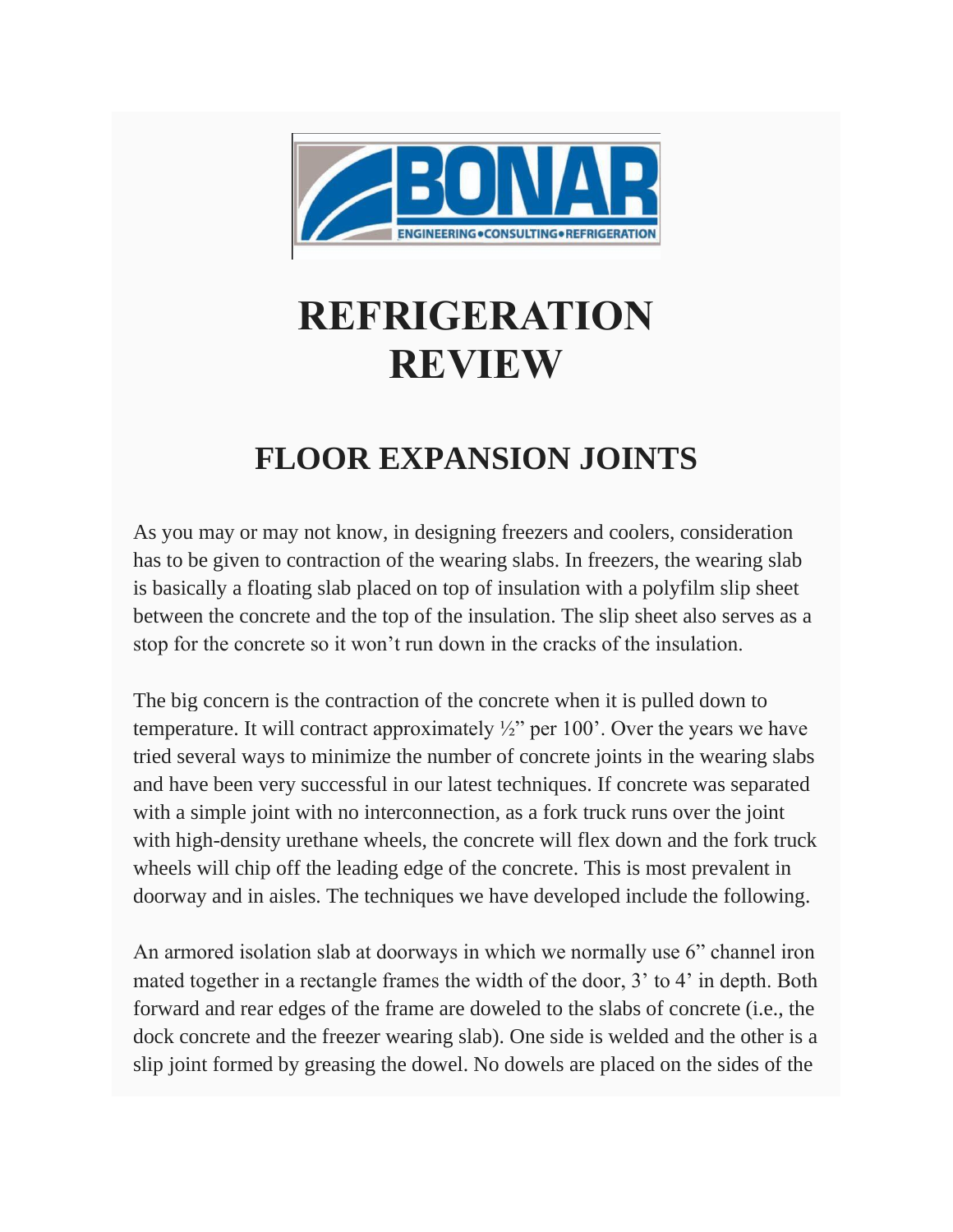frame so the miniature slab can adjust to the level of the floor to which it is attached.

In the larger picture, floor slabs always settle a little bit, and especially after you put millions of pounds of product into storage, and this slight differential is compensated with the firm "ramp" slab. We also will quite often add heat to this independent doorway slab which keeps ice from forming on the floor.

In a freezer and cooler area we have, by and large, gone to picture-framing large slabs with rebar and wire mesh. Steel contracts slightly more than the concrete, so it puts a nice post-tension on the concrete slab. We try to break the wearing floor up in such a way that the slabs are nearly square, and if the slab joint is in an aisle, we would use an armored doweled expansion joint.

These armored joints all require special attention after installation. To facilitate installation, they are all often tack-welded, but just as soon as the second slab is poured, the tack welds need to be cut immediately. I remember so well the time I was inspecting a floor joint at a doorway, and I noticed that one of the tack welds hadn't been completely cut. I exuberantly jumped up and down on it, and when I did, you would have thought a shotgun had gone off. The weld released, giving proof to the need to cut these joints.

Non-armored joints can be doweled without armored plates or channel, if placed under the rack system where they will not see the wear of fork truck wheels.

Dock slabs are the ultimate challenge because they are an integral part of the foundation wall and column footings. While we expect to get some hairline cracks, we would normally try to isolate docks with armored joints as well, typically in the 40' to 50' length, depending on the width of the dock.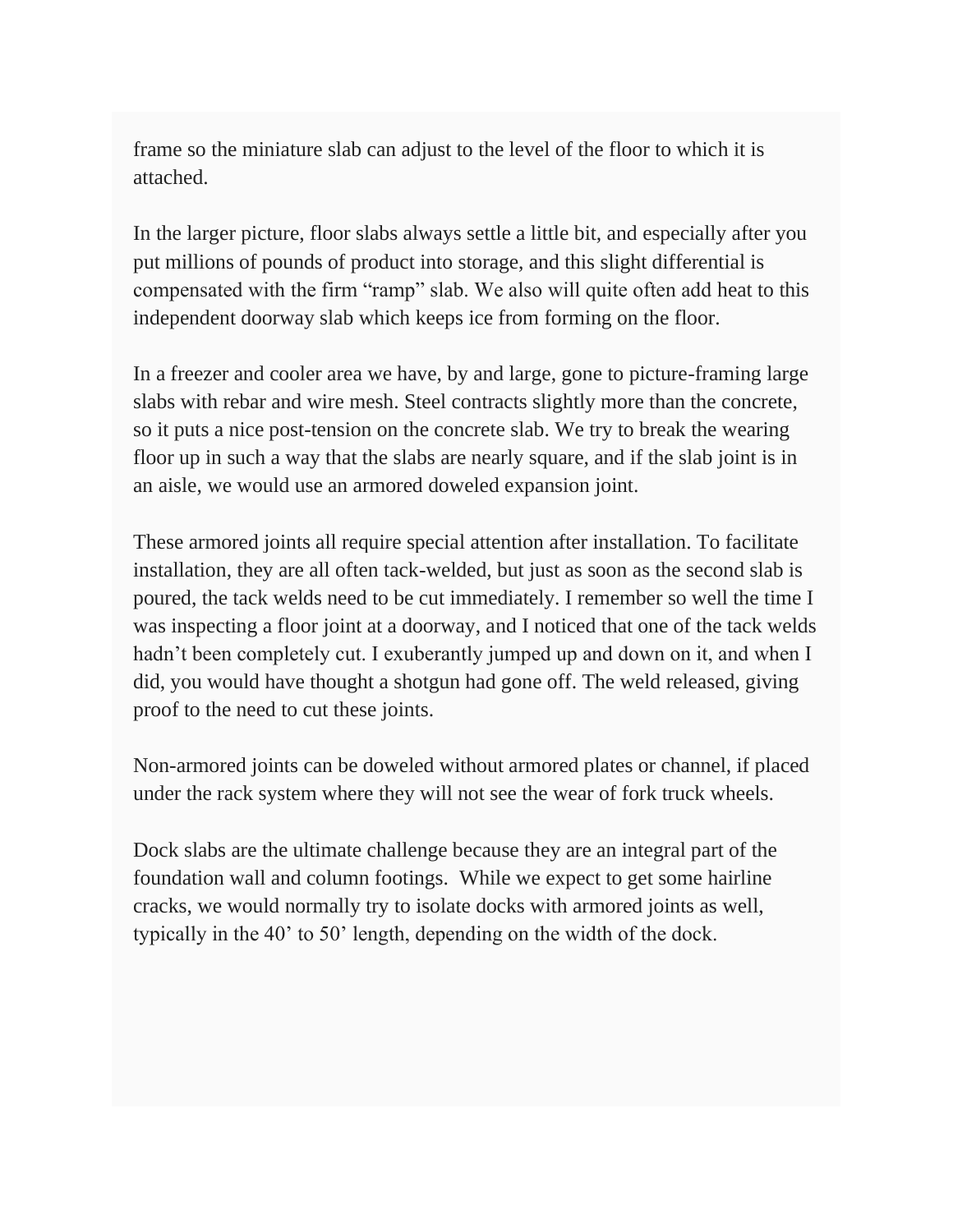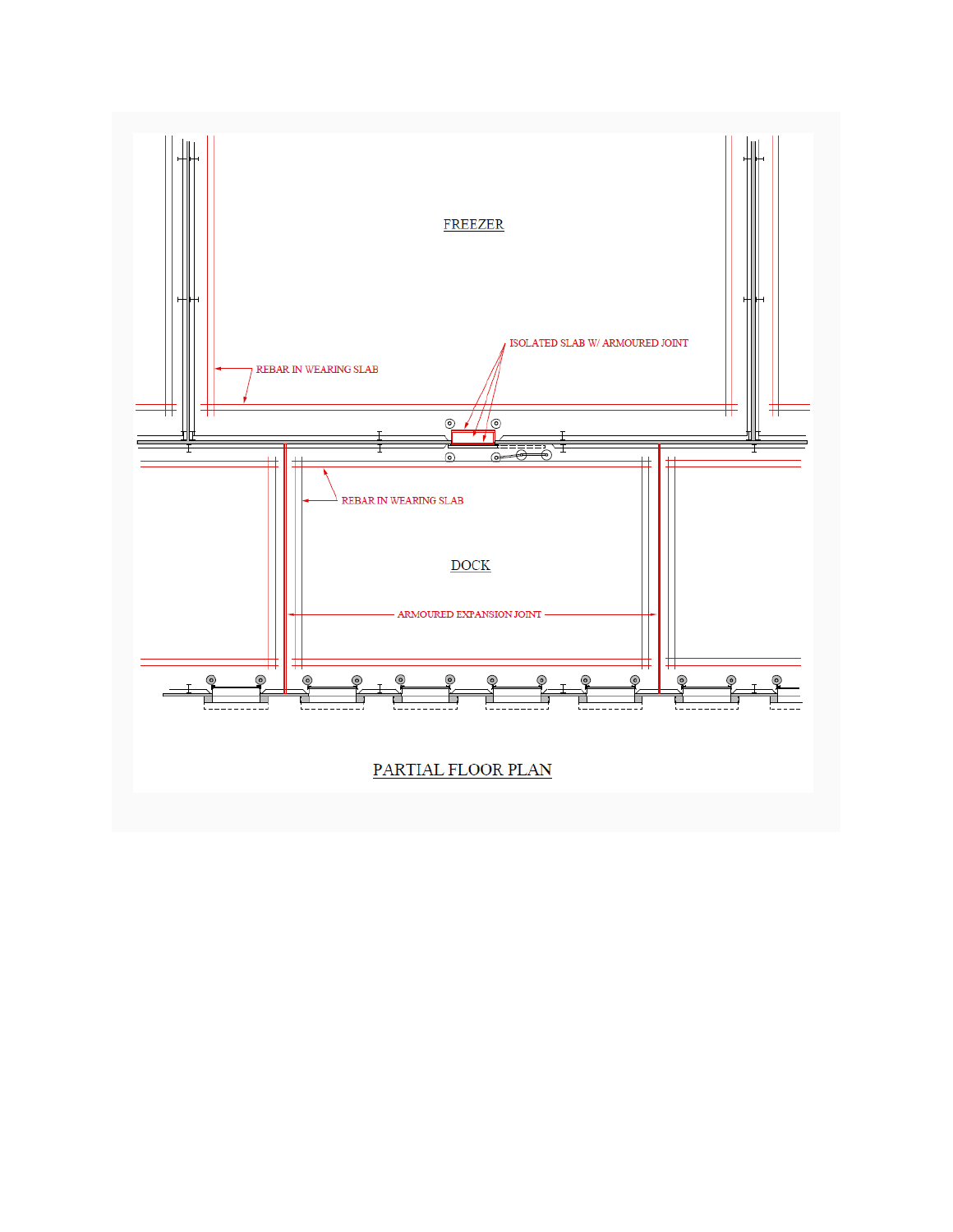